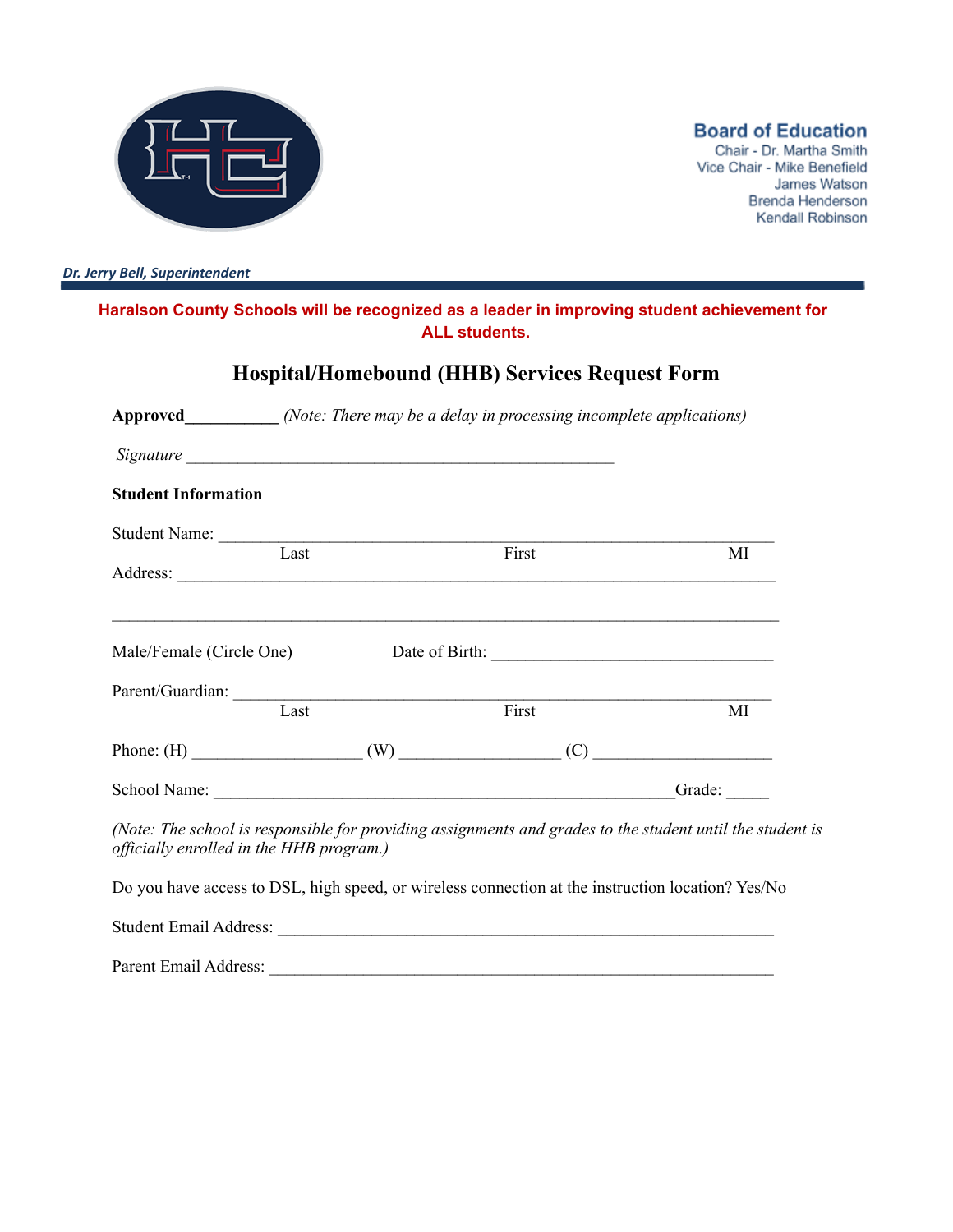## **Eligibility Policies**

1) I understand that eligibility for services is based on the Georgia State Board of Education Rule 160-4-2-.31 Hospital/Homebound (HHB) Services, and that a medical referral form issued from a licensed physician or licensed psychiatrist is required to determine eligibility.

2) I understand that local education agency (LEA) HHB services personnel may contact the licensed physician or licensed psychiatrist to obtain information needed to determine if my child will be eligible for HHB services and provide appropriate instructional delivery.

3) I understand that my child must be enrolled in a public school prior to the referral for HHB services.

4) I understand that the HHB services are for students confined to the home or hospital due to a medical or psychological condition, which is acute, catastrophic, chronic, or repeated intermittent.

5) I understand that I will be required to sign an agreement regarding HHB services policies and procedures.

6) I understand that if my child is eligible for HHB services, my child may be dismissed from the HHB program and may be required to return to school if his or her medical or psychological conditions improve as documented by a licensed physician or licensed psychiatrist.

7) I understand that if my child is eligible for HHB services, he or she is subject to the same mandatory attendance requirements as other students.

### **Policies and Procedures**

1) A parent, guardian, or an approved adult parent designee as identified in the Educational Service Plan (ESP) shall be present during each entire home instructional period.

2) A table or a desk in a workspace that is well ventilated, smoke-free, clean, and quiet (i.e., free of radio, TV, pets, and visitors) must be provided.

3) A schedule for student study time between teacher visits will be established and the student will be prepared for each session with the teacher.

4) Instructional materials must be obtained from the school, and assignments completed and submitted on time.

5) Assignments will be returned to the regular school teacher for grading if the student is on HHB services for a short period of time.

6) A parent, guardian, emancipated minor, student 18 years of age or older, or an approved adult parent designee as identified in the ESP must notify the HHB teacher at least 24 hours in advance if an instructional session must be cancelled. The LEA may, at its discretion, reschedule the cancelled session. The HHB teacher will notify the parent, guardian, or approved adult parent designee if they need to cancel a session and the session may be rescheduled.

7) For long-term or intermittent HHB students, the HHB teacher, in collaboration with the regular school teacher, shall assign grades for the work completed.

8) The parent/guardian, emancipated minor, or student 18 years of age or older must submit a release form from the licensed physician or licensed psychiatrist upon the student's return to school.

9) To extend HHB services beyond the originally identified return to school date, the licensed physician or licensed psychiatrist must submit an updated medical referral request form.